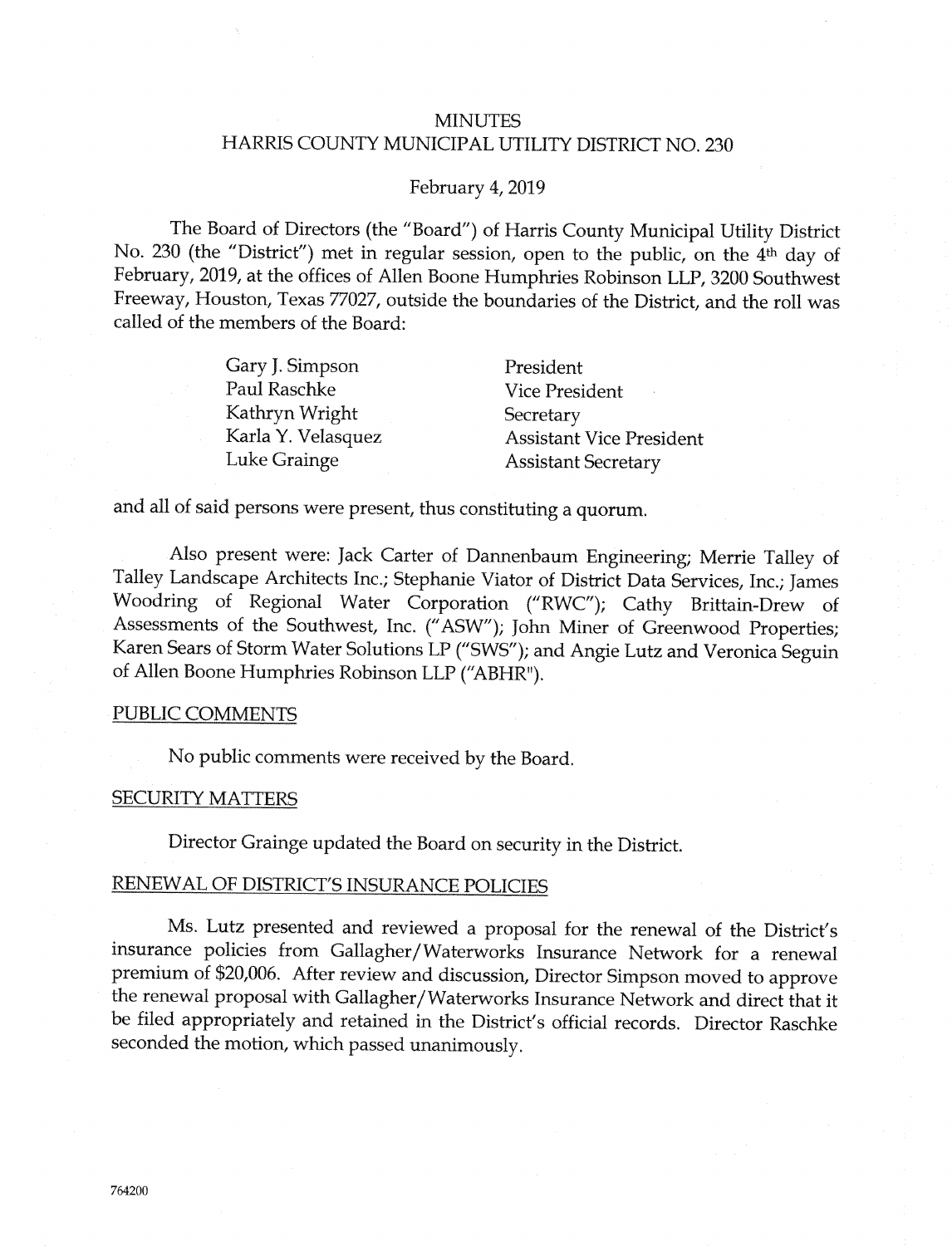## ASSOCIATION OF WATER BOARD DIRECTORS CONFERENCES

The Board discussed the Association of Water Board Directors ("AWBD") winter<br>conference. The Board then discussed approving eligible expenses related to The Board then discussed approving eligible expenses related to attendance at the winter conference and considered authorizing attendance at the AWBD summer conference. After discussion, Director Wright moved to approve eligible expenses associated with the AWBD winter conference and authorize attendance at the AWBD summer conference. Director Velasquez seconded the motion, which passed unanimously.

Discussion ensued regarding emergency notification requirements in the event of contaminated water readings.

#### FINANCIAL AND BOOKKEEPING MATTERS

Ms. Viator presented the bookkeeper's report, including the checks presented for payment, a year-to-date budget comparison, and investment report. After review and discussion, Director Raschke moved to approve the presented bookkeeper's report, including the checks presented for payment. Director Grainge seconded the motion, which carried unanimousiv.

#### RESOLUTION CONCERNING EXEMPTIONS FROM TAXATION

The Board considered establishing the District's 2019 tax exemptions. Ms. Lutz presented and reviewed with the Board a proposed Resolution Concerning Exemptions from Taxation. After review and discussion, Director Wright moved to adopt the Resolution Concerning Exemptions from Taxation exempting from ad valorem taxation \$20,000 of the appraised value of residence homesteads by the District of residents that are disabled or 55 years of age or older and granting a 10% homestead exemption. The motion was seconded by Director Raschke and carried unanimously.

## TAX ASSESSMENT AND COLLECTION MATTERS AND DELINQUENT TAX **COLLECTIONS**

Ms. Brittain-Drew presented and reviewed the District's monthly tax report, including the delinquent tax list, the monthly collateral report, and the checks presented for payment, a copy of which is attached. Following review and discussion, Director Wright moved to approve the tax report, including payment of the presented checks. Director Velasquez seconded the motion, which passed by unanimous vote.

#### OPERATING MATTERS

Mr. Woodring presented and reviewed the monthly operator's report, a copy of which is attached. He discussed with the Board the monthly water production and sewer treatment cost averages and on the District's use of reclaimed water noting the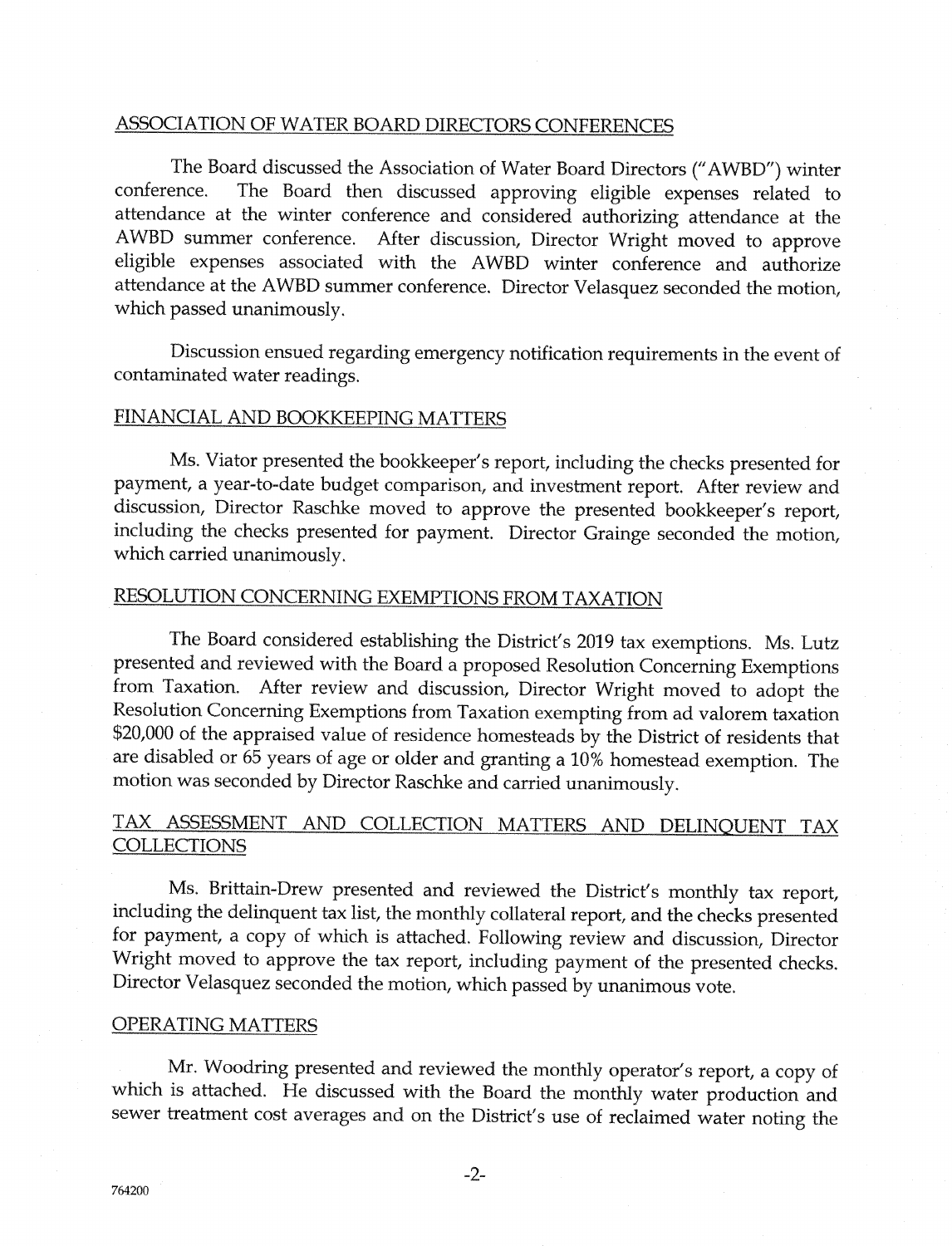District has saved \$837,221.80 in pumpage fees as of December 31, 2018, by using reclaimed water for eligible projects and lake refilling.

Mr. Woodring reported that the District's water accountability for the monthly reporting period was 95.70%.

Mr. Woodring presented and recommended approval and ratification of certain repair and maintenance items throughout the month totaling \$3,100.

Mr. Stephen Woodring presented and reviewed a Resolution Approving Submittal of Water Smart Application to the Association of Water Board Directors.

The Board reviewed a letter from the North Harris County Regional Water Authority regarding an increase in pumpage fees to take effect April 1, 2019. A copy of the lefter is attached.

After review and discussion, Director Raschke moved to (1) approve the operator's report; (2) approve and ratify approval of the recommended repair and maintenance items; and (3) adopt the Kesolution Approving Submittal of Water Smart Application and direct it be filed appropriately and retained in the District's official records. Director Wright seconded the motion, which passed unanimously

#### TERMINATION OF UTILITY SERVICE

Mr. Woodring presented a list of delinquent customers, and reported the residents on the termination list were delinquent in payment of their water and sewer bills and were given written notification, in accordance with the District's Rate Order, prior to the meeting of the opportunity to appear before the Board of Directors to explain, contest, or correct their bills and to show why utility services should not be terminated for reason of non-payment. Following review and discussion, Director Raschke moved to authorize termination of delinquent accounts, in accordance with the District's Rate Order, and direct that the delinquent customer list be filed appropriately and retained in the District's official records. The motion was seconded by Director Wright and passed by unanimous vote.

## PARKS AND RECREATIONAL FACILITIES

Ms. Talley presented and reviewed the monthly landscape maintenance report, a copy of which is attached, including information on general park conditions, landscape maintenance, and the park facilities. \$he stated the monthly invoice from Key-Scape maintenance is \$12,883.90.

Ms. Talley stated Sustainable Growth of Texas's monthly invoice totaled \$3,000.

Ms. Talley stated the monthly invoice for Lake Pros is \$1,004.08.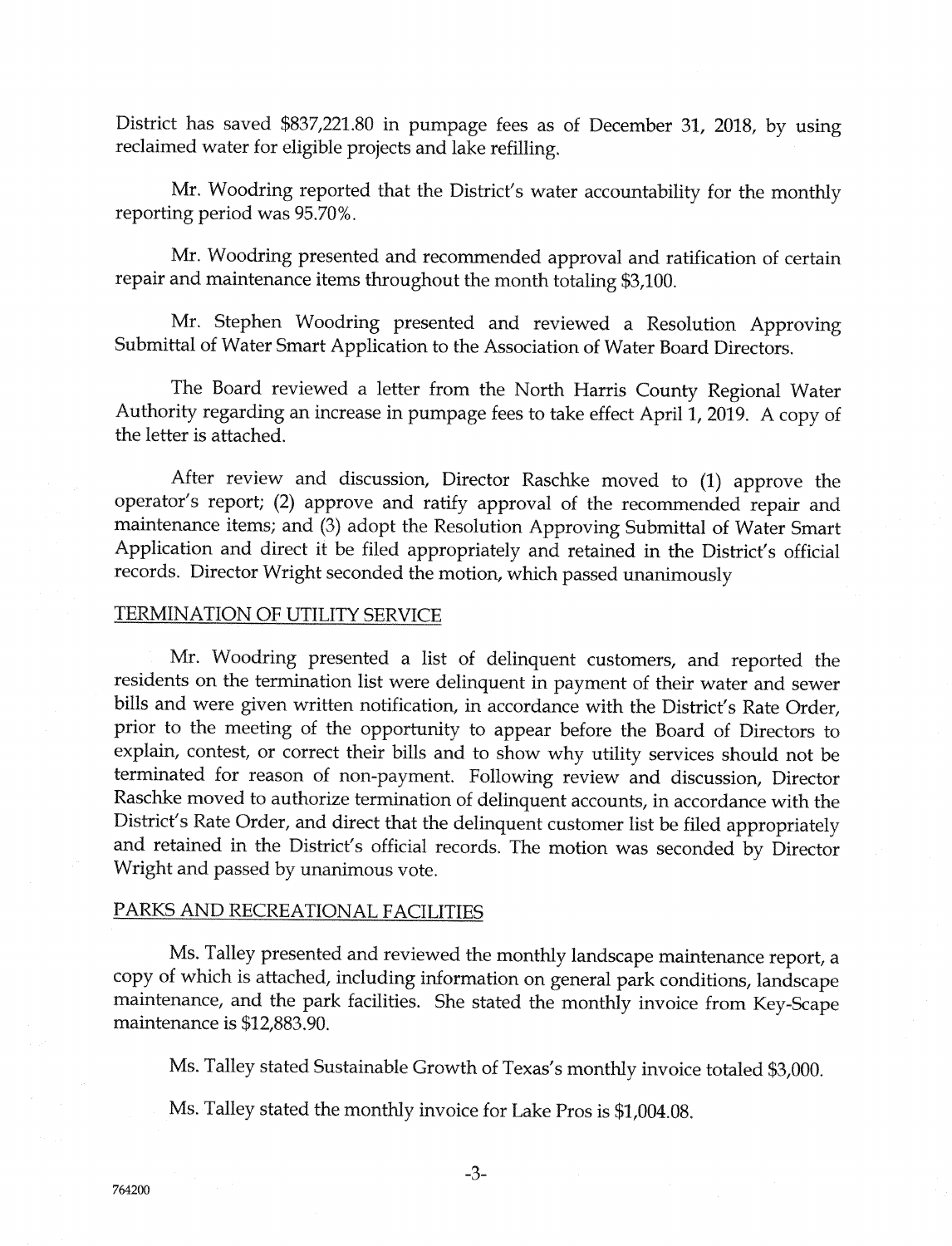Ms. Talley discussed damage to the District's secondary reclaimed water line and noted Key-Scape will be working to repair the line.

Ms. Talley reported on the installation of three new timers and battery backs for the Grant Road fountains. She stated it will cost approximately \$560 per timer installation.

Ms. Talley reported on pest control management in the District and stated the monthly invoice for Pest Police is \$250. She reported on various damage that has been caused by nutria in the District. Ms. stated she will be meeting with A All Animal Control for nutria population management in the District. She noted A All Animal Control has quoted  $$1,500$  to set up nutria trapping equipment, \$150 per month for monitoring and a \$50 per nutria trapping fee.

Ms. Talley discussed the possible repair and recoating and/or replacement of certain trash receptacles and benches in Mandolin Cardens. She stated the pricing to replace the benches with more durable aluminum benches are \$2,400 each. She noted she will continue to price additional bench replacement options.

After review and discussion, and based on the landscape architect's recommendation, Director Wright moved to (1) approve the landscape maintenance report and payment of the monthly maintenance invoices; and (2) approve a Service Agreement with A All Animal Control, subject to finalization and approval by ABHR, and direct it be filed appropriately and retained in the District's official records. Director Velasquez seconded the motion, which passed unanimously.

#### STORMWATER DETENTION POND MAINTENANCE AND REPAIR

Ms. Sears presented and reviewed a stormwater detention maintenance report, a copy of which is attached. She reported on the status of the District's stormwater management permit renewal and noted Harris County is requesting written documentation from the District's confirming the District's ownership of its stormwater quality features. She noted SWS is working with Harris County on renewal of the District's permits.

Ms. Sears discussed additional stormwater management repair projects throughout the District.

Ms. Sears recommended the Board authorize SWS to televise the 52" tinhorn pipe at the Chasewood Technology Park detention pond. After review and discussion, Director Simpson moved to approve the televising of the tinhorn pipe at the Chasewood Technology Park detention pond for approximately \$1,500. Director Raschke seconded the motion, which passed unanimously.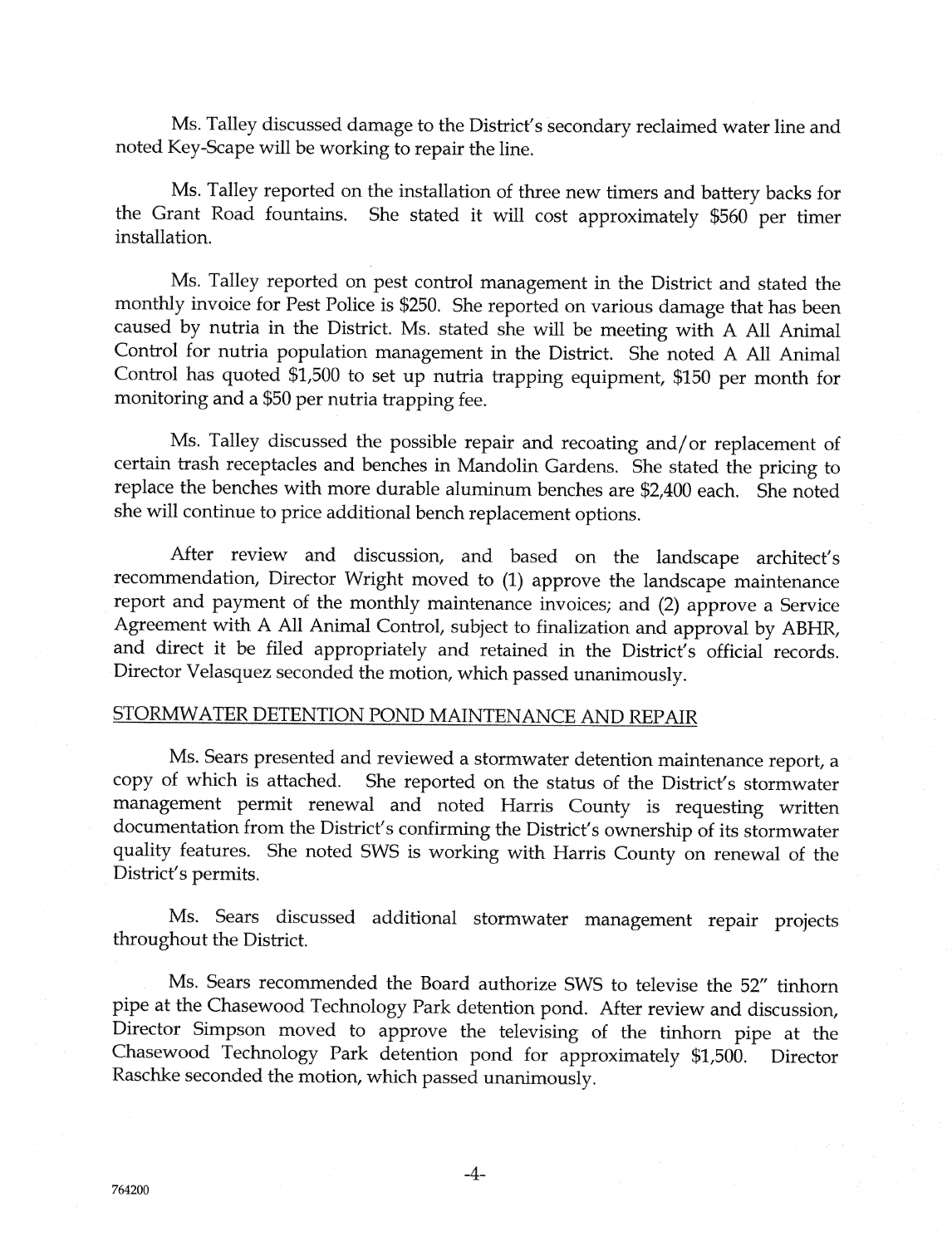#### **ENGINEERING MATTERS**

Mr. Carter presented and reviewed an engineers' report, a copy of which is attached.

#### **ANNEXATION MATTERS**

The Board reviewed a Petition for Addition of Certain Land into the District, reflecting Mandolin Investments L.P.'s request for annexation of a 4.9234-acre tract of land into the District. After review and discussion, Director Simpson moved to accept the Petition for Addition of Certain Land and direct it be filed appropriately and retained in the District's official records. Director Raschke seconded the motion, which passed unanimously.

#### **MINUTES**

The Board considered approving the minutes of the January 7, 2019, regular meeting. After review and discussion, Director Wright moved to approve the minutes, Director Velasquez seconded the motion, which was approved by as revised. unanimous vote.

The Board discussed additional articles to add to the District's newsletter and directed ABHR to review the newsletter prior to publication.

There being no further business to come before the Board, the meeting was adjourned.

**ANTINESSISSIONE** SEAL

Board of Directors